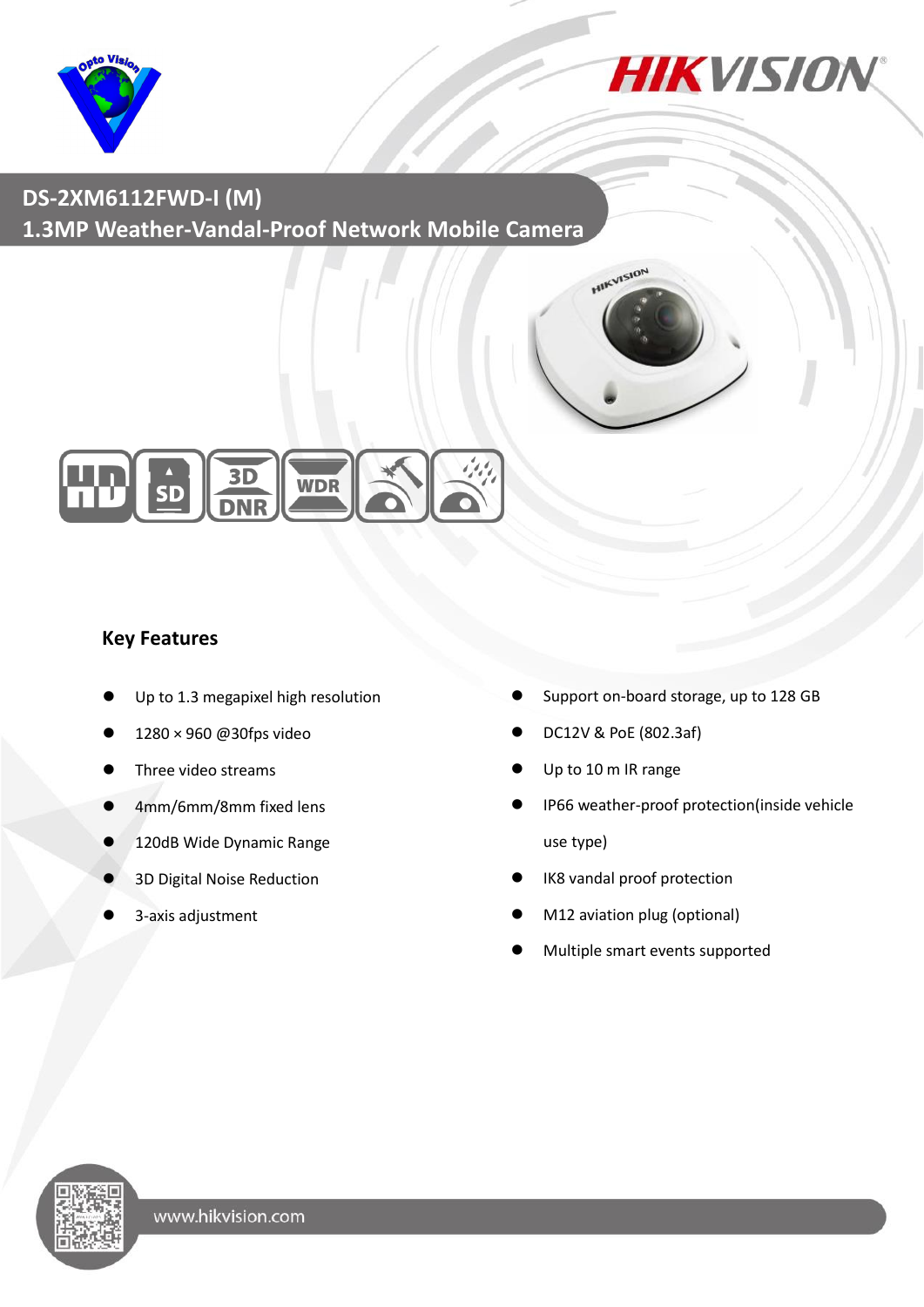

# **Specification**

 $\sum_{i=1}^{n}$ 

| Camera                             |                                                                                                                                                                      |  |  |  |
|------------------------------------|----------------------------------------------------------------------------------------------------------------------------------------------------------------------|--|--|--|
| Image Sensor                       | 1/2.7" Progressive Scan CMOS                                                                                                                                         |  |  |  |
| Min. Illumination                  | $0.01$ Lux @ (F1.2, AGC ON), 0 Lux with IR                                                                                                                           |  |  |  |
| Shutter Speed                      | 1/3 s to 1/100,000 s                                                                                                                                                 |  |  |  |
| Lens                               | 4 mm, horizontal field of view 90° [6 mm (53.9°), 8 mm (37.9°), optional]                                                                                            |  |  |  |
| Lens Mount                         | M12                                                                                                                                                                  |  |  |  |
| Day & Night                        | IR cut filter with auto switch                                                                                                                                       |  |  |  |
| <b>DNR</b>                         | 3D DNR                                                                                                                                                               |  |  |  |
| Wide Dynamic Range                 | 120dB                                                                                                                                                                |  |  |  |
| 3-Axis Adjustment                  | Pan: -30° to 30°, Tilt: 0° to 80°, Rotate: 0° to 360°                                                                                                                |  |  |  |
| <b>Compression Standard</b>        |                                                                                                                                                                      |  |  |  |
| Video Compression                  | Main stream: H.264/H.265<br>Sub stream: H.265/H.264/MJPEG<br>Third stream: H.265/H.264                                                                               |  |  |  |
| H.264 Type                         | Baseline Profile/Main Profile/High Profile                                                                                                                           |  |  |  |
| $H.264+$                           | Main stream supports                                                                                                                                                 |  |  |  |
| H.265 Type                         | Main Profile                                                                                                                                                         |  |  |  |
| $H.265+$                           | Main stream supports                                                                                                                                                 |  |  |  |
| Video Bit Rate                     | 256 Kbps to 16 Mbps                                                                                                                                                  |  |  |  |
| Audio Compression                  | G.711/G.722.1/G.726/MP2L2/PCM                                                                                                                                        |  |  |  |
| Audio Bit Rate                     | 64Kbps(G.711)/16Kbps(G.722.1)/16Kbps(G.726)/32-192Kbps(MP2L2)                                                                                                        |  |  |  |
| <b>Image</b>                       |                                                                                                                                                                      |  |  |  |
| Max. Resolution                    | $1280 \times 960$                                                                                                                                                    |  |  |  |
| Main Stream                        | 50Hz: 25fps (1280 × 960, 1280×720)<br>60Hz: 30fps (1280 × 960, 1280×720)                                                                                             |  |  |  |
| Sub Stream                         | 50Hz: 25fps (704 $\times$ 576, 640 $\times$ 480, 352 $\times$ 288, 320 $\times$ 240)<br>60Hz: 30fps (704 × 480, 640 × 480, 352 × 240, 320 × 240)                     |  |  |  |
| <b>Third Stream</b>                | 50Hz: 25fps (1280 × 960, 1280 × 720, 704 × 576, 640 × 480, 352 × 288, 320 × 240)<br>60Hz: 30fps (1280 × 960, 1280 × 720, 704 × 480, 640 × 480, 352 × 240, 320 × 240) |  |  |  |
| Image Enhancement                  | BLC/HLC/3D DNR/Defog/EIS                                                                                                                                             |  |  |  |
| <b>Image Settings</b>              | Support rotate mode. Brightness, contrast, saturation, and sharpness are adjustable via web<br>browser and client software                                           |  |  |  |
| ROI (Region of Interest)           | Support 4 fixed region for each stream, or face dynamic tracking                                                                                                     |  |  |  |
| <b>Target Cropping</b>             | Support                                                                                                                                                              |  |  |  |
| Day/Night Switch                   | Day/Night/Auto/Scheduled                                                                                                                                             |  |  |  |
| Picture Overlay                    | LOGO picture can be overlaid on video with 128 x 128, 24 bit bmp format                                                                                              |  |  |  |
| <b>Audio</b>                       |                                                                                                                                                                      |  |  |  |
| <b>Environment Noise Filtering</b> | Support                                                                                                                                                              |  |  |  |
| Audio I/O                          | Support                                                                                                                                                              |  |  |  |
| <b>Sampling Rate</b>               | Max. 48kHz                                                                                                                                                           |  |  |  |
| <b>Network</b>                     |                                                                                                                                                                      |  |  |  |
|                                    | NAS (Support NFS, SMB/CIFS), Built-in Micro SD/SDHC/SDXC card slot, up to 128 GB                                                                                     |  |  |  |
| Network Storage                    |                                                                                                                                                                      |  |  |  |